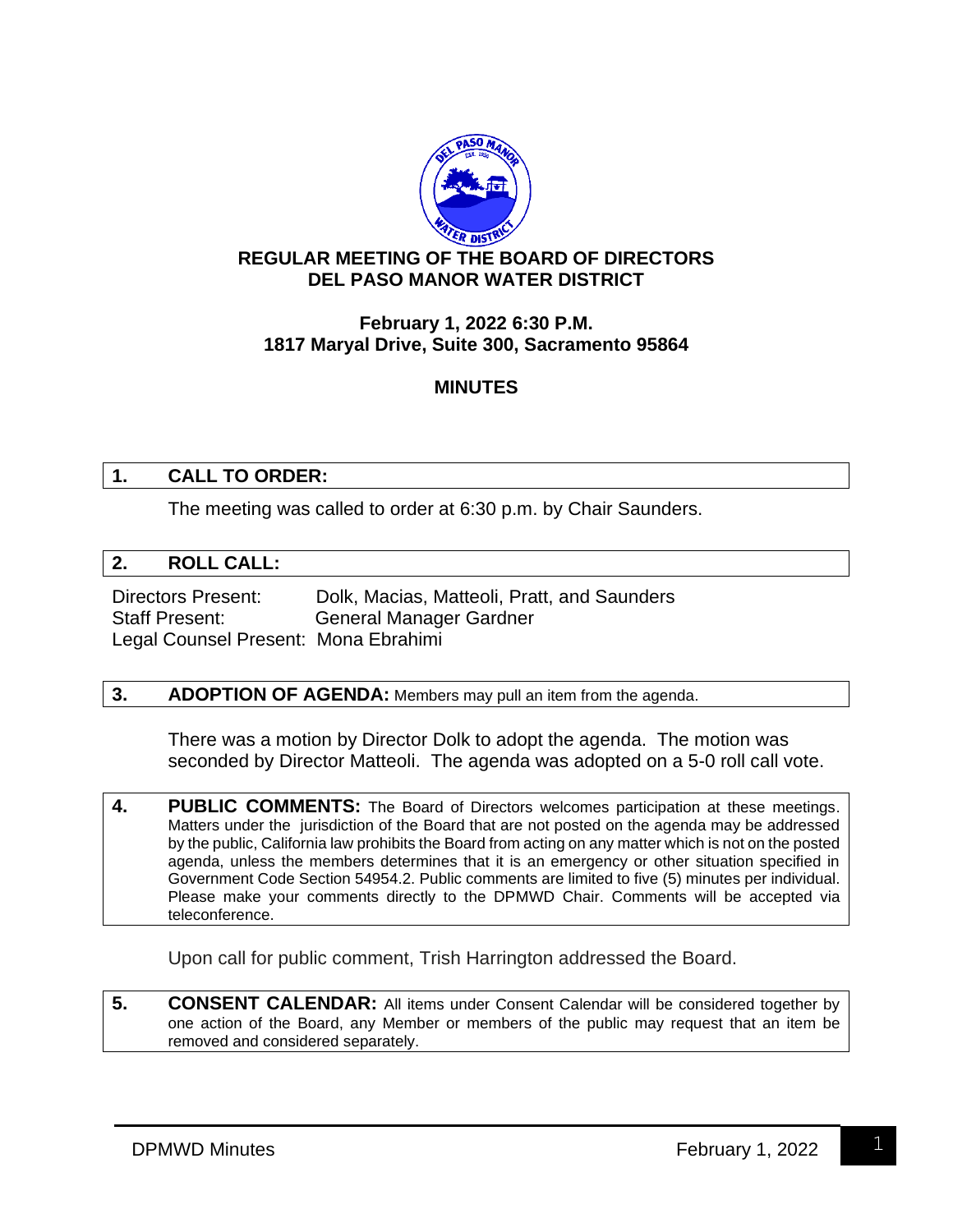Upon call, Director Dolk requested item 5B be pulled from the consent calendar and taken up separately.

#### **Item 5A.**

**A Resolution of the Board of Directors of the Del Paso Manor Water District and on behalf of Commissions and Committees created by the Board of Directors pursuant to Government Code section 54952(b) authorizing the Board's continued use of teleconference meetings in compliance with Assembly Bill 361 to continue to allow members of the public to safely participate in local government meetings.**

There was no discussion from the Board Members. Upon call, no one from the public chose to speak.

Director Pratt made a motion to approve item 5A, the motion was seconded by Director Dolk. The motion passed on a 5-0 roll call vote.

### **Item 5B.**

# **Approval of Warrants and Payroll**

Upon call for public comment, Carol Rose addressed the Board of Directors.

There was a motion by Director Dolk to approve this item minus the following warrants: Hydro Science warrant for \$7,922.75 and the White Brenner warrant for \$12,735.90. The motion was seconded by Director Macias. The motion was approved on a 5-0 roll call vote.

#### **6. PUBLIC HEARING: None**

# **7. OLD BUSINESS:**

# **8. NEW BUSINESS:**

2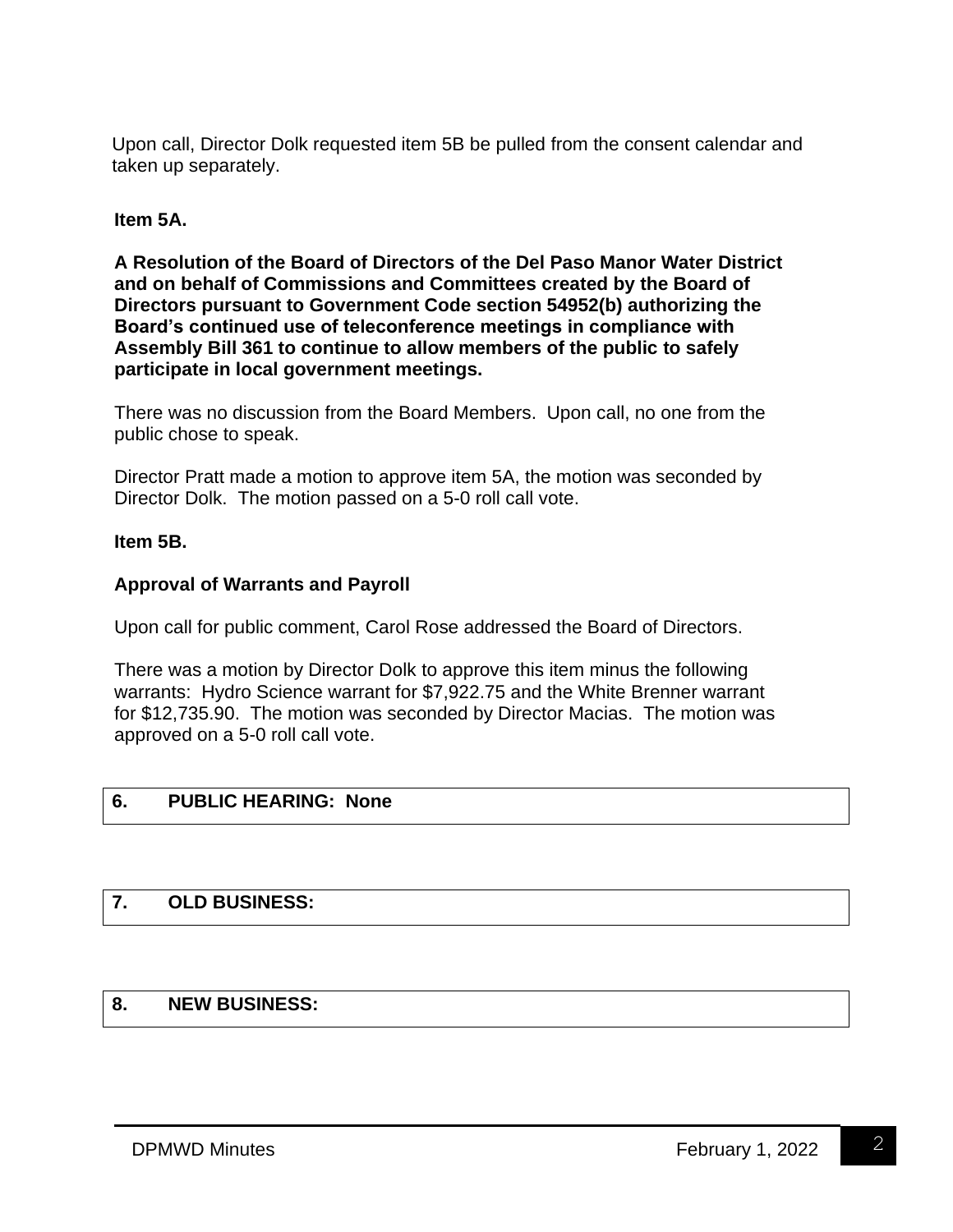### **Item 8A.**

### **Review and Approve Final Responses to November 5, 2021 Grand Jury Report and Direct Staff to Produce to Grand Jury.**

There was a motion by Director Dolk to approve the final responses to the November 5, 2021 Grand Jury Report and direct staff to produce to the Grand Jury. The motion was seconded by Director Pratt. The motion was approved on a roll call vote of 5-0.

### **9. DIRECTORS COMMENTS:** Verbal information, non-action comments.

The following Directors made comments: Dolk, Matteoli, Pratt and Saunders.

#### **10. GENERAL MANAGERS COMMENTS:** Verbal report

General Manager Gardner provided comments to the Board of Directors.

| 11. |  |  |  | <b>ADJOURNMENT:</b> Next Regular Board of Directors meeting is scheduled for March 1st, 2022 |
|-----|--|--|--|----------------------------------------------------------------------------------------------|
|-----|--|--|--|----------------------------------------------------------------------------------------------|

Director Dolk made a motion to adjourn. Director Pratt seconded the motion. The meeting was adjourned at 7:25 p.m. on consensus.

APPROVAL: ATTEST:

\_\_\_\_\_\_\_\_\_\_\_\_\_\_\_\_\_\_\_\_\_\_\_\_\_\_\_\_\_\_\_\_ \_\_\_\_\_\_\_\_\_\_\_\_\_\_\_\_\_\_\_\_\_\_\_\_\_\_\_\_\_ Ryan Saunders, President of the Board Yvonne Spence, Clerk of the Board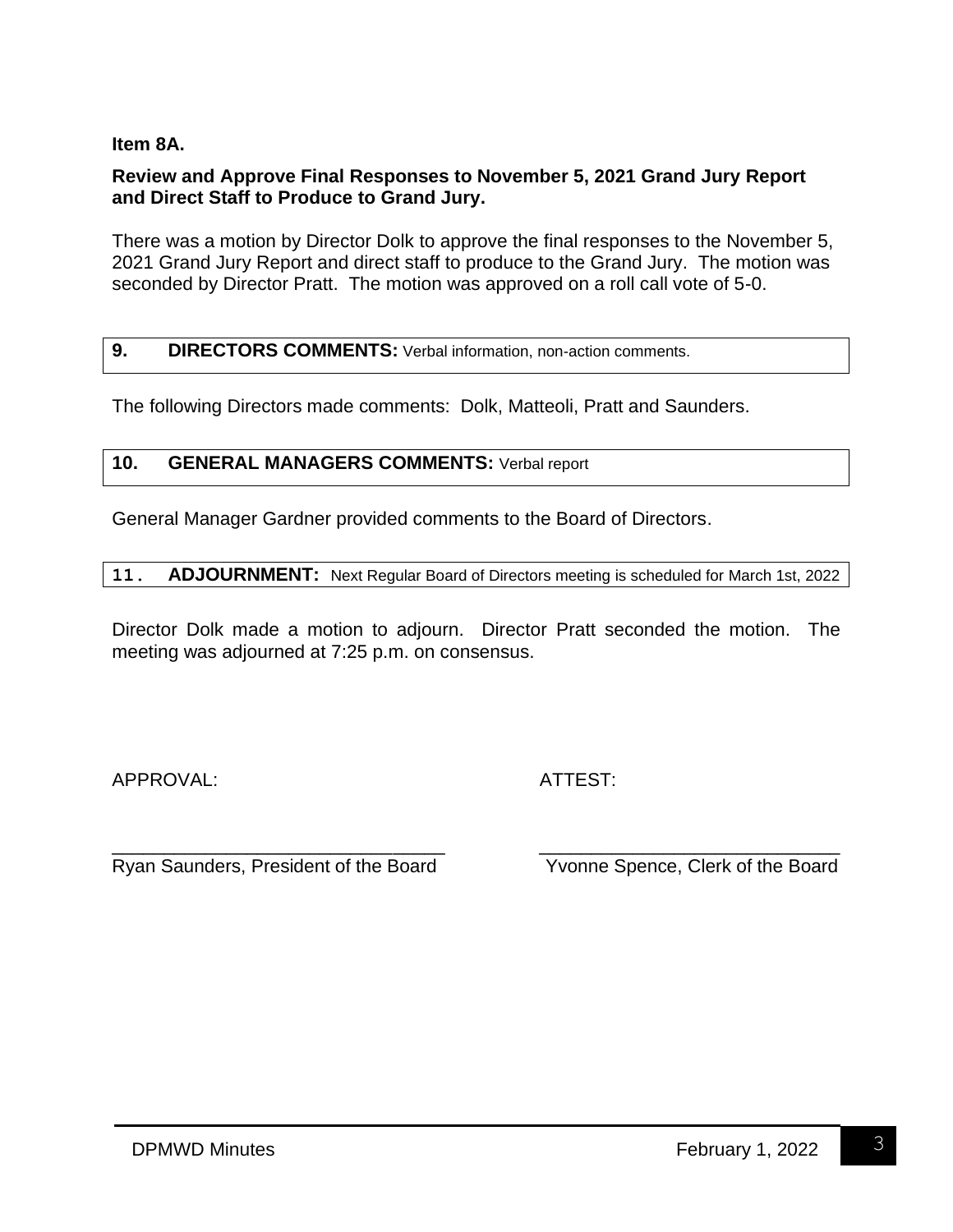**9. DIRECTORS COMMENTS:** Verbal information, non-action comments.

The following Directors made comments: Dolk, Matteoli, Pratt and Saunders .

110. **GENERAL MANAGERS COMMENTS:** Verbal report

General Manager Gardner provided comments to the Board of Directors.

11. **ADJOURNMENT:** Next Regular Board of Directors meeting is scheduled for March 1st, 2022

Director Dolk made a motion to adjourn. Director Pratt seconded the motion. The meeting was adjourned at 7:25 p.m. on consensus.

APPROVAL: ATTEST:

..

Ryan Saunders, President of the Board

Wronne Spence